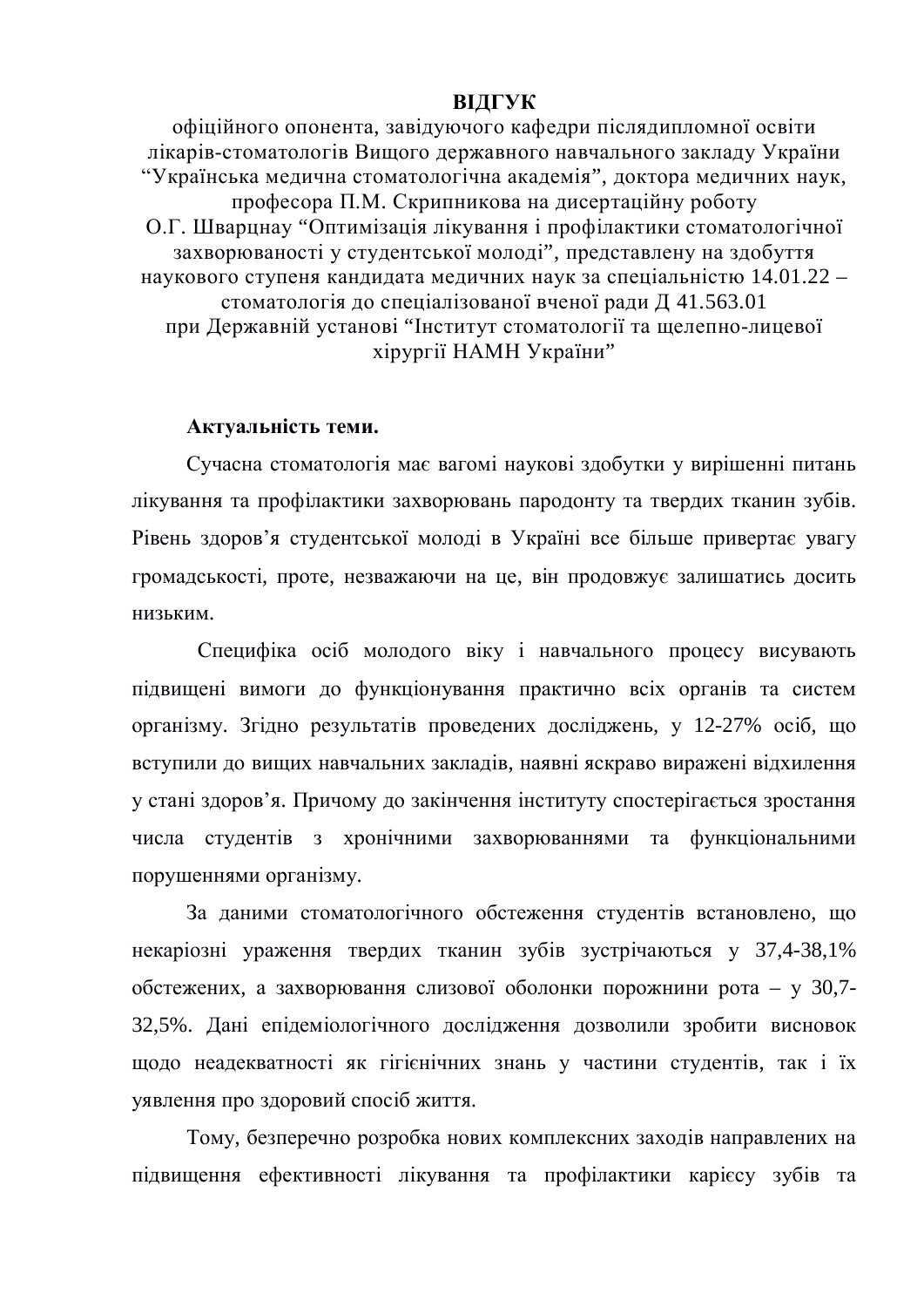запальних процесів у тканинах пародонту є перспективним напрямком терапевтичної стоматології, що і склало актуальність представленого наукового дослідження.

# Наукова новизна дослідження і достовірність отриманих **результатів.**

Наукова новизна та результати отриманих досліджень ґрунтуються на значному за обсягом числі наукових здобутків пошукувача під час виконання дисертаційної роботи. Глибокий і всебічний аналіз клінічних та лабораторних спостережень дозволив довести, що рівень розповсюдженості основних стоматологічних захворювань у студентів є досить поширеним явищем. З'ясовано, що інтенсивність та тяжкість усіх виявлених уражень в порожнині рота знаходяться у прямій залежності від факторів ризику.

Згідно результатів лабораторних досліджень встановлені особливості формування біоценозу порожнини рота у студентів зі стоматологічними захворюваннями на тлі впливу факторів ризику, які характеризувались підвищенням вмісту патогенної мікрофлори за рахунок Streptococcus mutans на 2,8-3,2 порядки у пацієнтів з каріє сом зубів та соматичною патологією і в 1,8-2,2 рази за рахунок Porphyromonas gingivalis у студентів з хронічним катаральним гінгівітом, які мали соматичну патологію і шкідливу звичку тютюнопаління, та високим ступенем дисбіозу, що був усунений в динаміці лікування.

Доведена висока ефективність розроблених лікувально-профілактичних заходів, спрямованих на запобігання виникнення карієсу зубів та запальних захворювань пародонта у студентів у вигляді результатів співставлення аналізу в групах порівняння.

Автором підтверджено, що запропоновані лікувально-профілактичні заходи та рекомендації, дозволяють нормалізувати показники твердих тканин зубів та пародонту завдяки призупиненню розвитку каріозних та запальних процесів в порожнині рота у студентів медичних закладів, а також поліпшують стан антиоксидантної системи, підвищують неспецифічну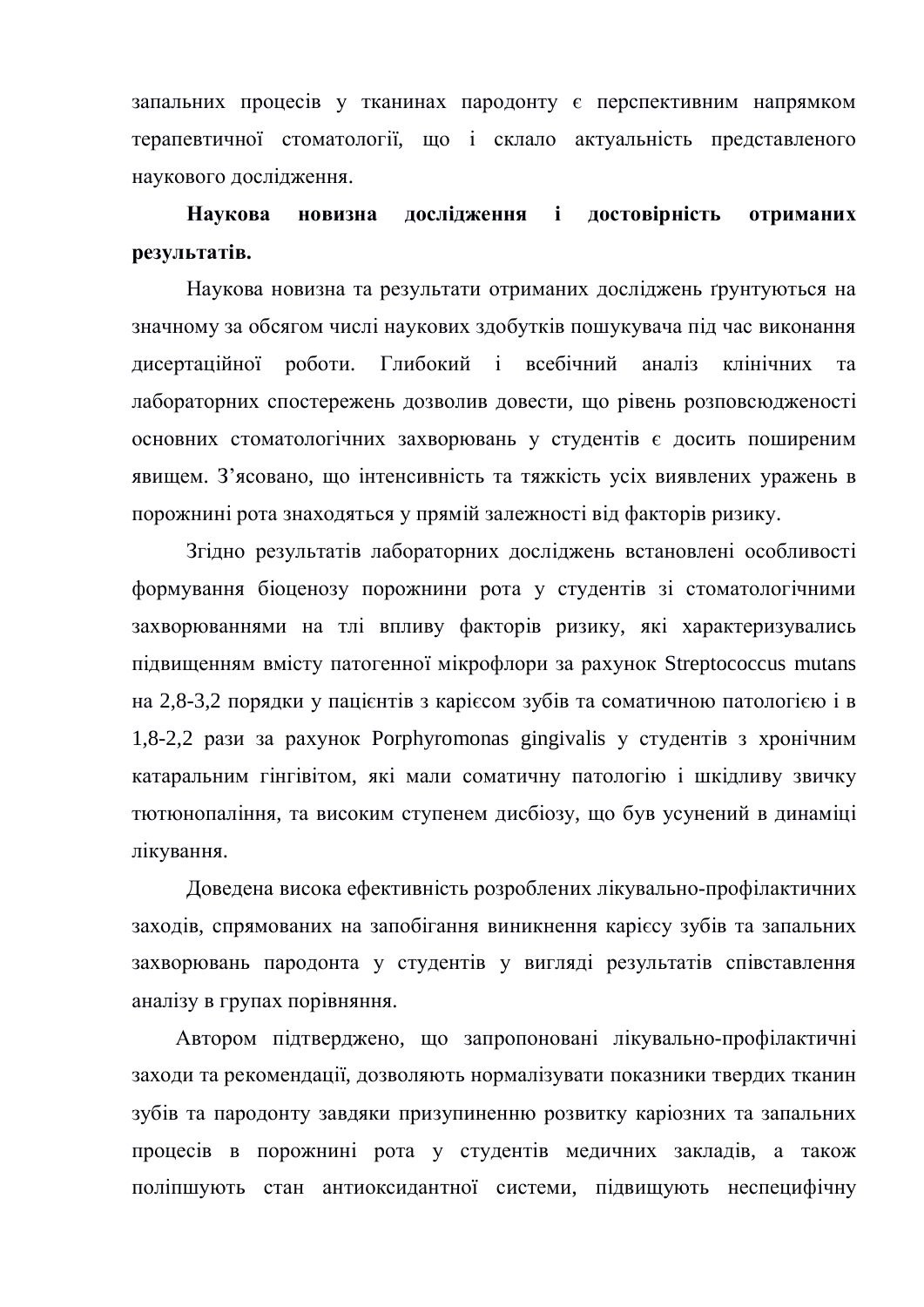резистентність та активність антимікробного захисту в порожнині рота, зменшують ступінь дисбіозу та кількість патогенної мікрофлори, нормалізують регіональний кровообіг, стабілізують адаптаційнофункціональні реакції в тканинах пародонту та метаболічні процеси в клітинах букального епітелію, стимулюють функціональну активність великих та малих слинних залоз.

### Обґрунтованість і достовірність наукових положень, заключення, сформульованих в дисертації.

Дисертаційна робота Шварцнау Олени Геннадіївни складає значний обсяг фактичного матеріалу, за яким визначено відповідні висновки. Матеріал дисертаційної роботи вміщує результати клінічних, лабораторних та статистичних методів дослідження.

Методи клінічного та лабораторного характеру, що використані в роботі, з доцільним і сучасним аналізом цифрових даних в динаміці спостереження студентів медичного коледжу та медичної академії в різні періоди спостереження, визнані та рекомендовані ВООЗ у подібних випадках, виконані в умовах клініки і їх необхідно визнати як адекватні до запланованих наукових завдань з відповідним рівнем інформативності. Достовірність отриманих результатів ґрунтується на спостереженнях достатнього за обсягом клінічного матеріалу. Клінічні методи дослідження включали стоматологічне обстеження студентів з виявленими каріозними ураженнями твердих тканин зубів та захворюваннями пародонту. Одночасно з визначенням особливостей клінічних проявів основних стоматологічних захворювань та їх залежності від чинників ризику у досліджуваних студентів, пошукувач обґрунтував і перевірив в клінічних умовах вплив розробленого лікувально-профілактичного комплексу. Дисертантом доведено високу попереджувальну ефективність розроблених методів лікування при ураженні тканин порожнини рота.

Таким чином, розроблені та власно апробовані лікувальнопрофілактичні заходи, які мають патогенетичне спрямування, мають не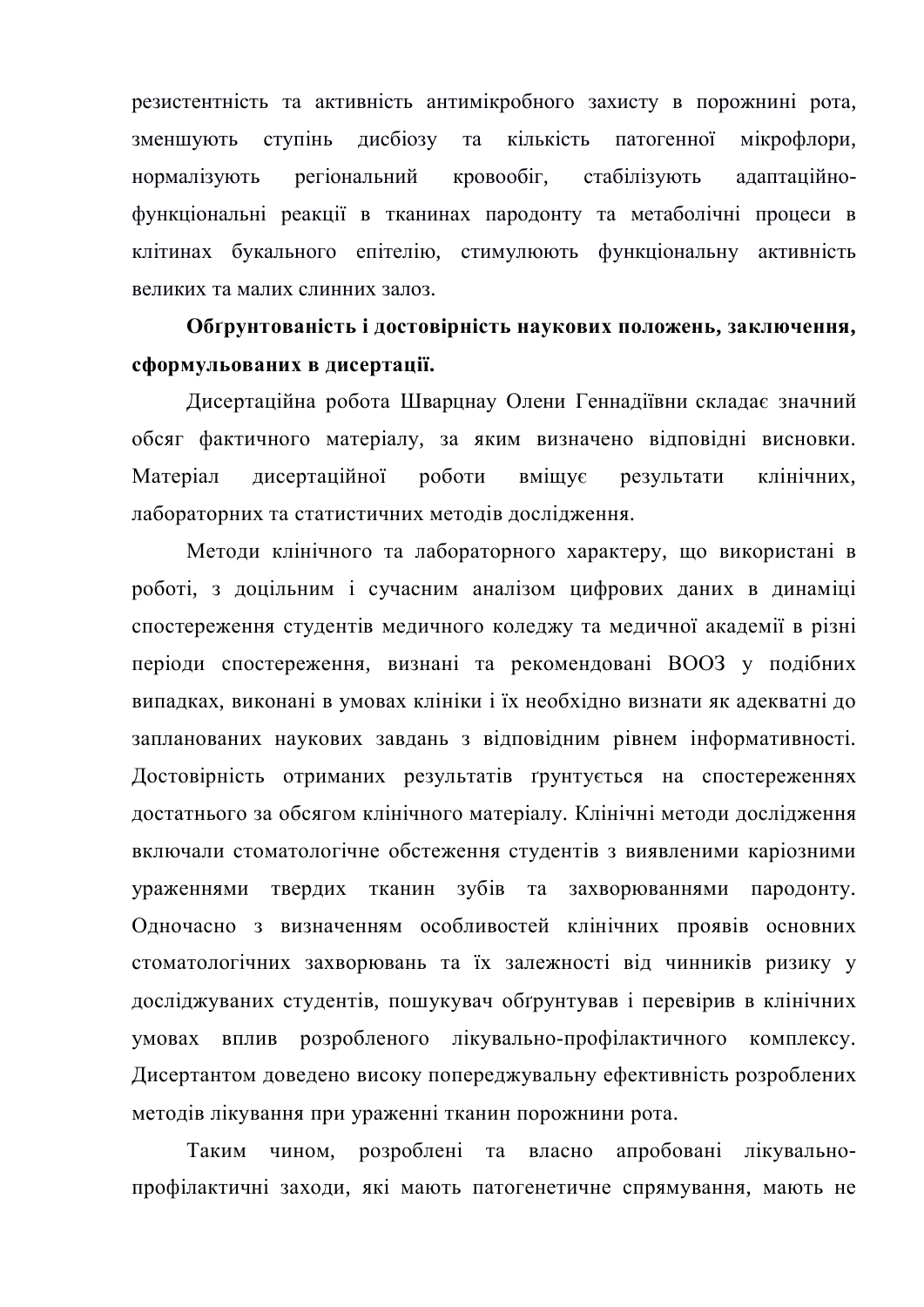лише виражений лікувальний, але й профілактичним ефект. Тому необхідно зазначити, що пошукувач О.Г. Шварцнау провела ґрунтовне дослідження, забезпечивши при цьому правомірність та достовірність отриманих результатів, що було досягнуто завдяки сучасному методичному забезпеченню наукового пошуку.

Повнота викладу основних результатів дисертації у наукових фахових виданнях.

Результати наукових досліджень знайшли повне відображення у 8 друкованих працях за темою дисертації, зокрема в 6 статтях у наукових фахових виданнях ДАК України, 1 статті у науковому виданні Польщі, 1 тезах матеріалів доповіді в зарубіжної конференції.

Значення для науки і практики, шляхи використання результатів дослідження.

Проведені автором дослідження дали змогу створити базу даних щодо структури стоматологічної захворюваності у студентів, з метою вивчення її в динаміці.

З метою встановлення потреби лікувально-профілактичних заходів лисертантом була провелена ошнка стоматологічного статусу та рівня гігієни у студентів медичних навчальних закладів. Виявлена наявність і поширеність факторів ризику виникнення карієсу зубів та хронічного катарального гінгівіту у студентської молоді.

Здобувач достатньо аргументовано сформулював мету дослідження, яка передбачає підвишення ефективності профілактики і лікування основних стоматологічних захворювань у студентської молоді шляхом розробки алгоритму проведення професійної гігієни порожнини рота та обґрунтування сполученого застосування кверцетинвмісного мукозального гелю та ультрафонофореза вітамінвмісного препарату.

Таким чином, запланований О.Г. Шварцнау обсяг наукових завдань повністю виконано у відповідності до мети і вичерпно реалізовано.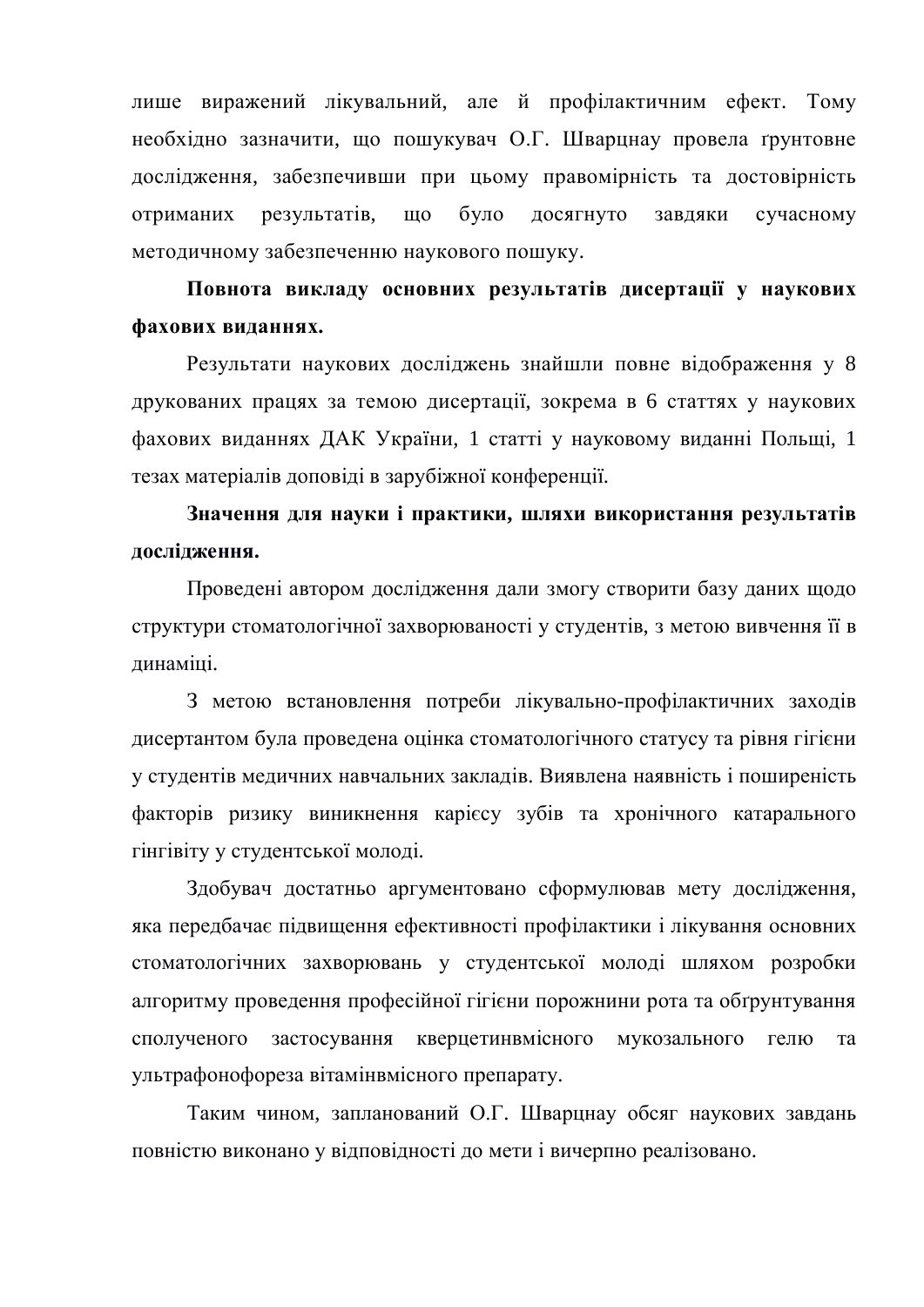Практичні рекомендації складено та апробовано в клініці. Розроблений для студентської молоді лікувально-профілактичний комплекс дозволив істотно підвищити ефективність профілактики і лікування основних стоматологічних захворювань. При цьому у студентів нормалізувались адаптаційно-компенсаторні реакції в організмі, покращились характеристики твердих тканин зубів і функціональний стан мікрокапілярного русла тканин пародонту.

Також згідно результатів ультразвукового дослідження встановлено підвищення майже у 3 рази об'ємної та лінійної швидкостей кровотоку в тканинах пародонту у студентів з факторами ризику та нормалізація регіонального кровообігу і стабілізація адаптаційно-функціональних реакцій у порожнині рота після проведення розроблених лікувально-профілактичних заходів.

## Оцінка змісту роботи, її завершеності в цілому і зауваження щодо  $\boldsymbol{\omega}$ формлення.

Дисертаційна робота О.Г. Шварцнау викладена на 249 сторінках друкованого тексту, ілюстрована 19 рисунками та 67 таблицями. Складається зі вступу, огляду літератури, 4 розділів власних досліджень, аналізу і узагальнення отриманих результатів, висновків, практичних рекомендацій, списку використаних джерел (329 джерел, з яких 109 латиницею) та додатків. Проте, за своїм обсягом робота перевищує рекомендації ДАК.

Вступ дисертації повністю розкриває актуальність теми дослідження, мету і наукові завдання, наукову новизну та практичну значимість. Усі компоненти вступу достатньо аргументовані. Однак, збільшений об'єм актуальності теми.

Розділ 1 під назвою "Сучасне бачення ролі професійної гігієни в профілактиці основних стоматологічних захворювань" (огляд літератури) дає достатнє уявлення про епідеміологічні показники захворюваності на карієс зубів та запальні захворювання пародонту у студентів в залежності від об'єктивних обставин, про чинники ризику їх виникнення та прогнозування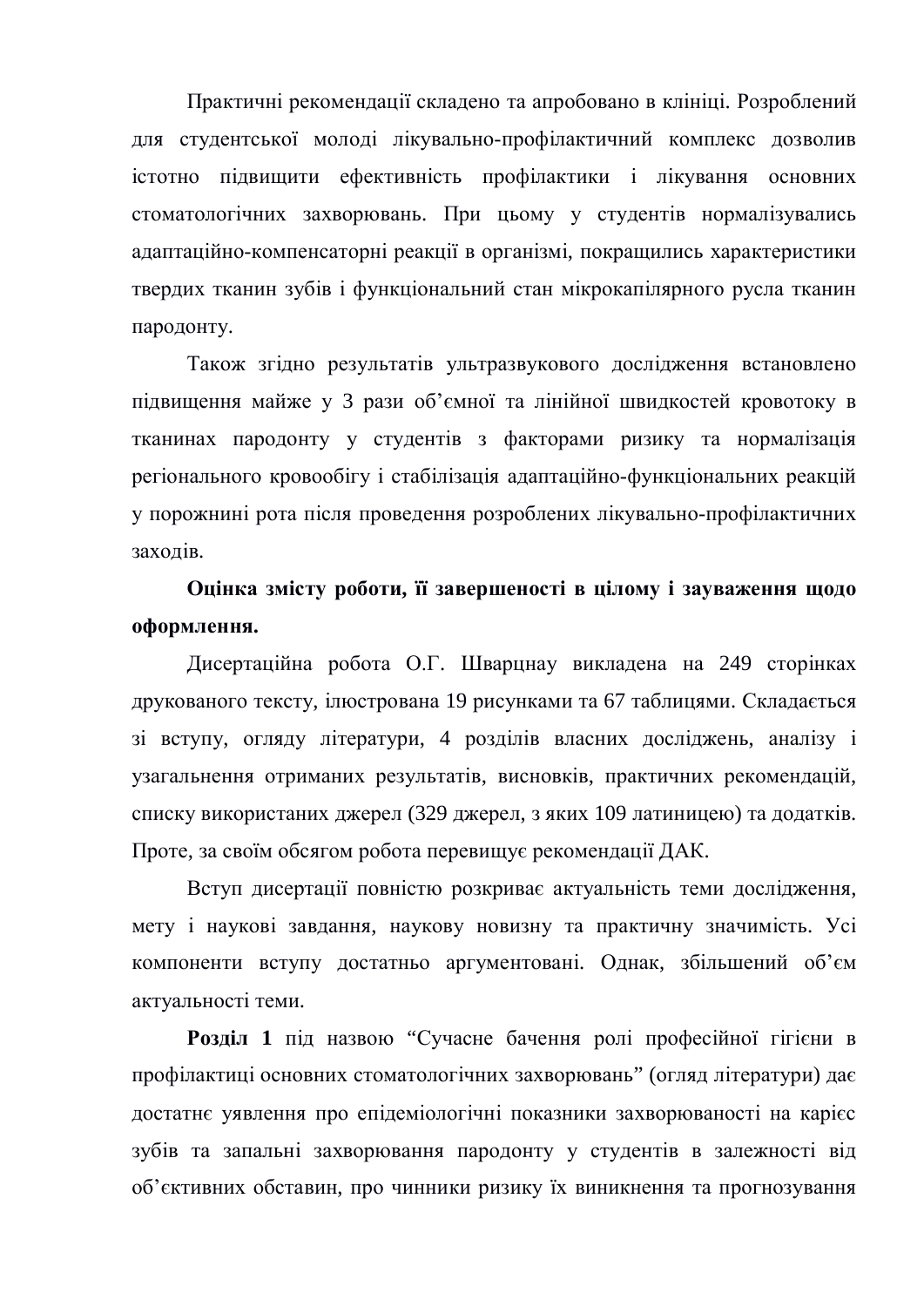розвитку даних патологій та оцінці сучасних способів їх лікування. Це свідчить про досвідченість пошукувача в конкретній науковій проблемі та вмінні визначитись з напрямком подальшого пошуку і вирішення питань.

Розділ відповідає меті і завданням роботи. Написаний повістю, зауважень немає.

Розділ 2 "Матеріали і методи дослідження" складаються з декількох підрозділів, що характеризують методичний підхід до вирішення дисертаційної роботи. Пошукувач обґрунтовує мету дослідження, надає характеристику об'єктів експериментальних та клінічних досліджень, наводить особливості застосованих методик. Розділ завершується обтрунтуванням та поясненням способів корекції лікувально-профілактичних заходів відносно лікування основних стоматологічних захворювань у студентської молоді. Слід підкреслити, що пошукувачем використані сучасні та адекватні методики дослідження, що забезпечує об'єктивність оцінки патологічного стану. Але в таблиці 2.1. "Розподіл пацієнтів за віком та статтю" не наведена статистична обробка. Аналогічні дані надані по тексту дисертації з відсотками особливостей об'єктів дослідження.

Клінічні методи дослідження: КПВ та КПв, індекс гігієни Гріна-Вермільйона, індекс Silness-Loe, індекс Сталларда, проба Шиллера-Писарева, індекс кровоточивості Мюхельмана, індекс ПІ можливо було б не описувати ретельно, тому що вони і так загальновідомі стоматологам.

Підрозділ 2.4. "Лабораторні методи дослідження" міг би включити у себе і підрозділ 2.5., який займає третю частину сторінки та підрозділ 2.6. – одну сторінку, що також відносяться до лабораторних методів дослідження. Виникає запитання: Чи був використаний у роботі і рентгенологічний метод дослідження?

Розділ 3 "Загальна характеристика поширеності стоматологічних захворювань у студентської молоді" складається з чотирьох підрозділів та досить ретельно аналізує стоматологічний статус у студентів 14-22 років, які навчаються у медичних закладів, з факторами ризику. Аналіз обсягу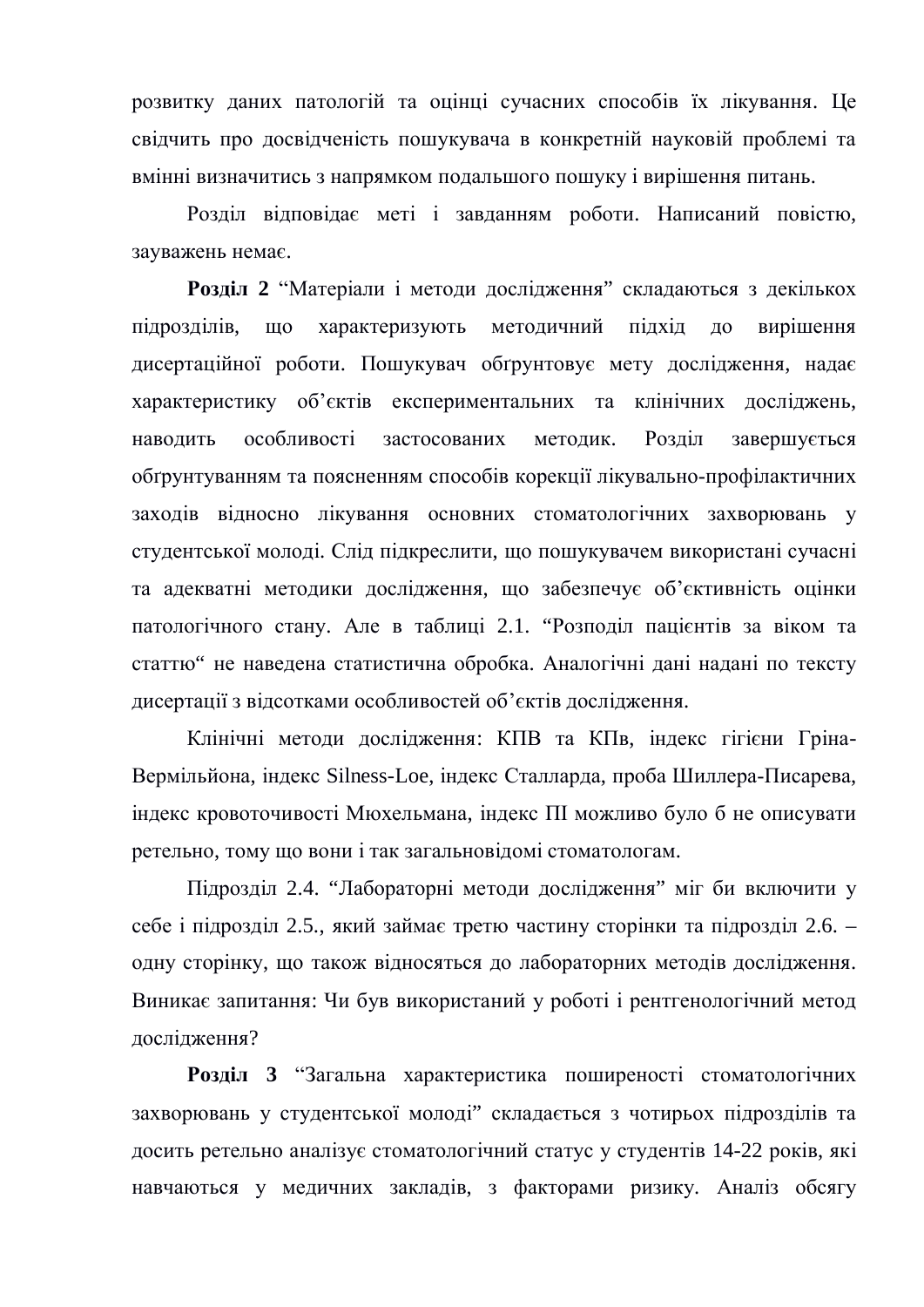гігієнічних заходів за доглядом порожнини рота у студентів показав, що серед студентів, як у юнаків, так і у дівчат, існує низький рівень гігієнічних заходів по догляду за порожниною рота. Причому, рівень гігієнічних заходів практично не відрізнявся серед студентів медичного коледжу та медичної академії. Відзначено тенденцію більш кращого догляду за порожниною рота у дівчат порівняно з юнаками. Згідно результатів кореляційного аналізу, фактори ризику знаходиться в прямій кореляційній залежності з інтенсивністю карієсу зубів та інтенсивністю запальних захворювань пародонту (r = 0,25; r = 0,41, r = 0,70 відповідно, р <0,05), тобто чим більше факторів ризику у студента, тим більша ймовірність розвитку карієсу зубів та запальних захворювань пародонту, що свідчить про зниження резервів здоров'я при сумарному збільшенні діючих факторів ризику. Вивчення стоматологічного здоров'я студентів медичних навчальних закладів і дослідження факторів ризику, що впливають на формування здоров'я в цьому віковому періоді, показало, що і в цьому віці необхідно проводити профілактичні заходи спрямовані на оздоровлення студентської молоді.

Висновок по цьому розділу не зовсім коректний, а саме: "легковажне та зневажливе вілношення до свого стоматологічного здоров'я, не бажання витратити 5 хвилин на догляд за порожниною рота". На справді це відсутність навчання, культури гігієни, яка має глибоке коріння в дитячій стоматології.

У розділі 4 "Стан мікробіології і неспецифічної резистентності порожнини рота у студентів з факторами ризику" вивчення мікробіоценозу основних біотопів порожнини рота у здорових студентів було проведено у двох вікових групах: 14-17 років та 18-22 роки (67 чоловік). Встановлено особливості формування біоценозу порожнини рота у студентів із стоматологічними захворюваннями на тлі впливу факторів ризику, який характеризувався підвищеним вмістом патогенної мікрофлори на 2,8-3,2 порядки (за рахунок Streptococcus mutans) у пацієнтів з карієсом зубів і coматичною патологією, і в 1,8-2,2 рази Porphyromonas gingivalis у студентів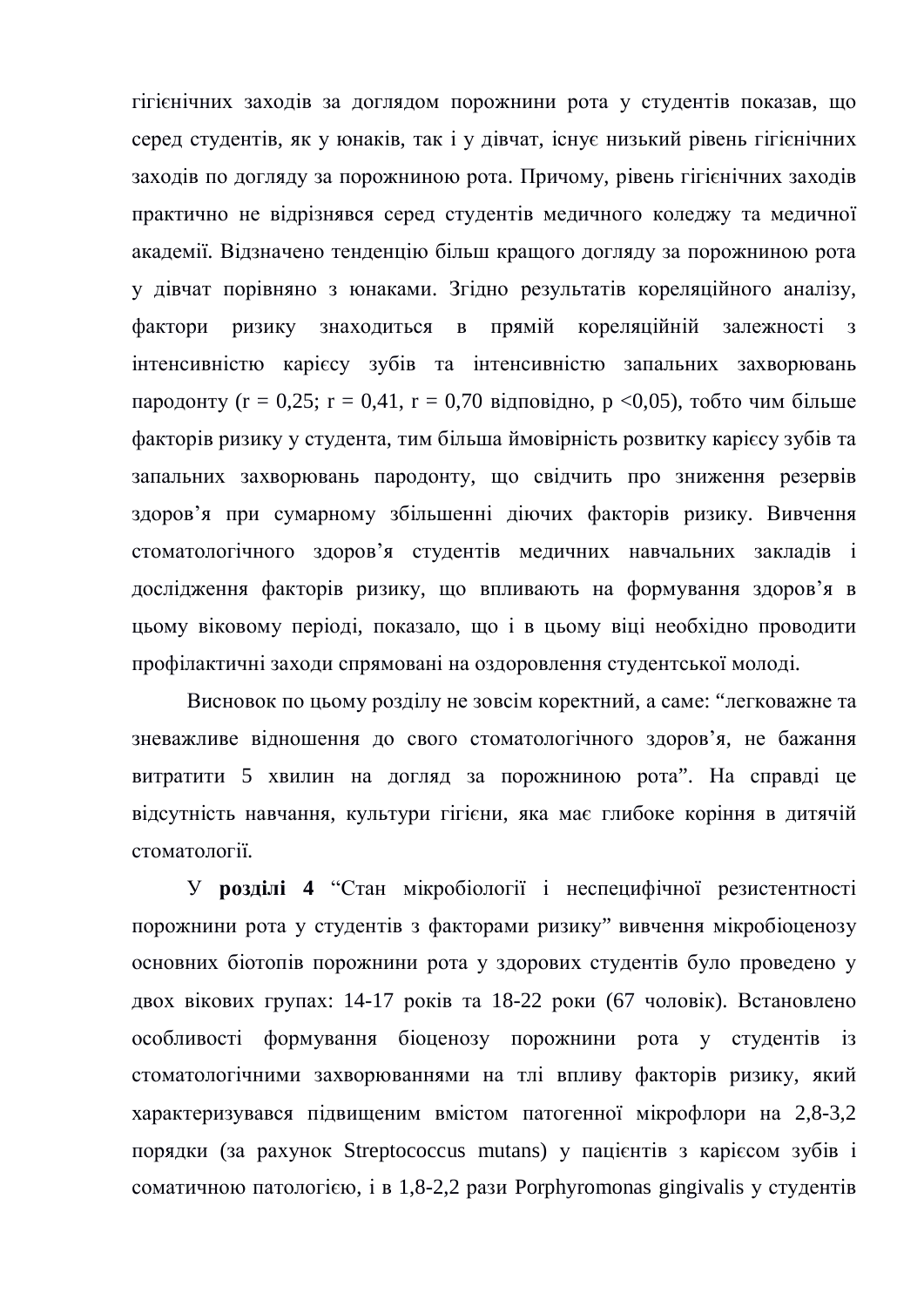з хронічним катаральним гінгівітом, які мали соматичну патологію і шкідливу звичку тютюнопаління, та високим ступенем дисбіозу, який був усунений в динаміці лікування.

Дисертантом встановлено перевагу умовно-патогенних і патогенних мікроорганізмів, кількість яких достовірно перевищувала дані показники сапрофітної мікрофлори. Видовий склад домінуючої мікрофлори біоценозу ротової рідини зберігався в обох вікових групах. При вивченні мікробіоценозу порожнини рота в ротовій рідині у студентів старшої вікової групи (18-22 роки), які мали шкідливу звичку тютюнопаління, виявлені такі мікроорганізми, як Veillonella, Prevotella intermedia, Actinobacillus actinomycetemcomitans Ta Bacteroides forsythus.

Таким чином отримані цифрові дані результатів мікробіологічних досліджень у студентів медичних навчальних закладів свідчать про значний дисбіоз ротової порожнини, який характеризується зниженням активності компенсаторних реакцій і відсутністю можливості протидіяти мікробній агресії в зв'язку з порушенням колонізаційної резистентності, що може відображатися на лікуванні основних стоматологічних захворювань. Розділ написаний ретельно, інформативно. Зауважень немає.

У розділі 5 "Зміна стоматологічного статусу, біохімічних показників ротової рідини і біоценозу порожнини рота після проведення лікувальнопрофілактичних заходів у студентів" у певній послідовності приводиться узагальнення результатів епідеміологічних та клініко-лабораторних досліджень, які залишають місце для роздумів. Наводиться висновок, що стверджує про ефективність розробленого і впровадженого комплексу, направленого на профілактику та лікування карієсу зубів і запальних захворювань пародонту завдяки корекції дисбіотичних порушень.

Це дозволило отримати стійкий карієспрофілактичний та пародонтопротекторний ефект.

У ході аналізу показників гігієнічного стану порожнини рота у підлітків основних і порівняльних груп від 14 до 22 років була встановлена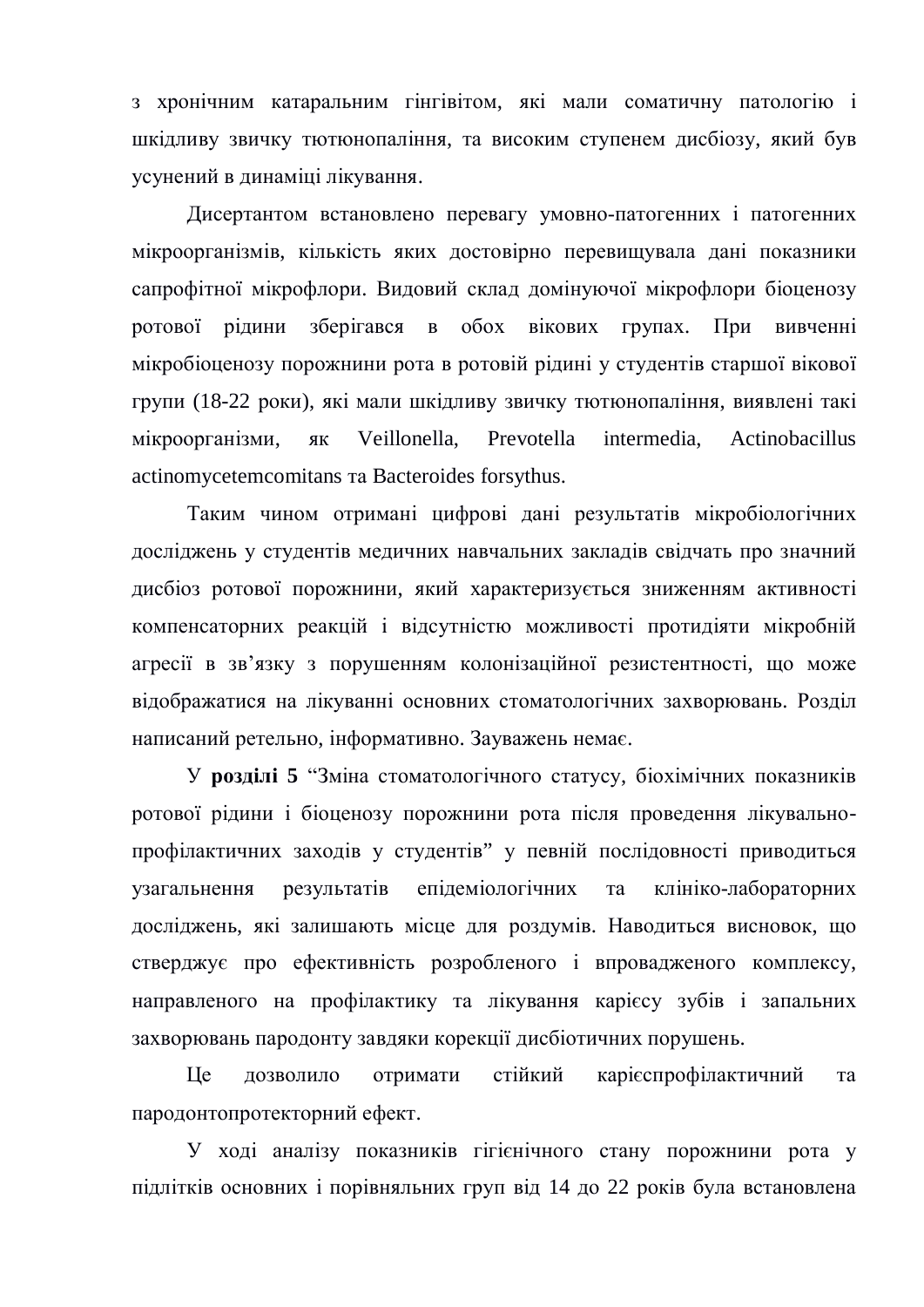позитивна динаміка в результаті дії розроблених лікувально-профілактичних заходів, яка зберігалась протягом усього терміну спостережень. Так, після застосування кверцетинвмісного мукозального гелю показники гігієнічного індексу за Гріном-Вермільйоном знизились у 2 рази через 3 місяці спостережень, а в підгрупі де крім мукозального гелю застосовували фонофорез вітамінвмісного препарату у 2,2 рази, в той час як у студентів групи порівняння цей показник знизився лише на 0,85 бали. Цифрові значення індексу Silness-Loe в основній групі залишалися достовірно нижче у співставленні як з вихідними даними, так і з даними в групі порівняння  $(0.48 \pm 0.02$  бали).

Проведені дослідження показали, що розроблені лікувальнопрофілактичні заходи мають виражену профілактичну і лікувальну дію на тверді тканини зубів у всіх студентів медичних учбових закладів. Приріст карієсу зубів за інтенсивністю знаходився в межах 0,91-1,08 у групі порівняння, а в першій і другій підгрупах основної групи він був значно менше, відповідно – 0,19-0,17 та 0,03-0,04.

При оцінці стану тканин пародонту у студентів 14-17 та 18-22 років встановлено, що ступінь тяжкості запального процесу за індексом РМА коливався від 32,8% до 42,9%, що відповідає середньому ступеню тяжкості запального процесу в яснах.

Таким чином, згідно результатів проведених досліджень О.Г. Шварцнау розроблено та апробовано у клінічних умовах лікувальнопрофілактичні заходи, складовою частиною яких є проведення професійної гігієни порожнини рота (УЗ скейлінг + Air-flow) та поєднане застосування кверцетинвмісного мукозального гелю та ультрафонофорезу з вітамінвміснім препаратом.

Висновки відповідають змісту дисертації, отримані кінцеві результати вказують на необхідність широкого впровадження даних наукових розробок у клінічну практику. Основні напрацювання опубліковані у фахових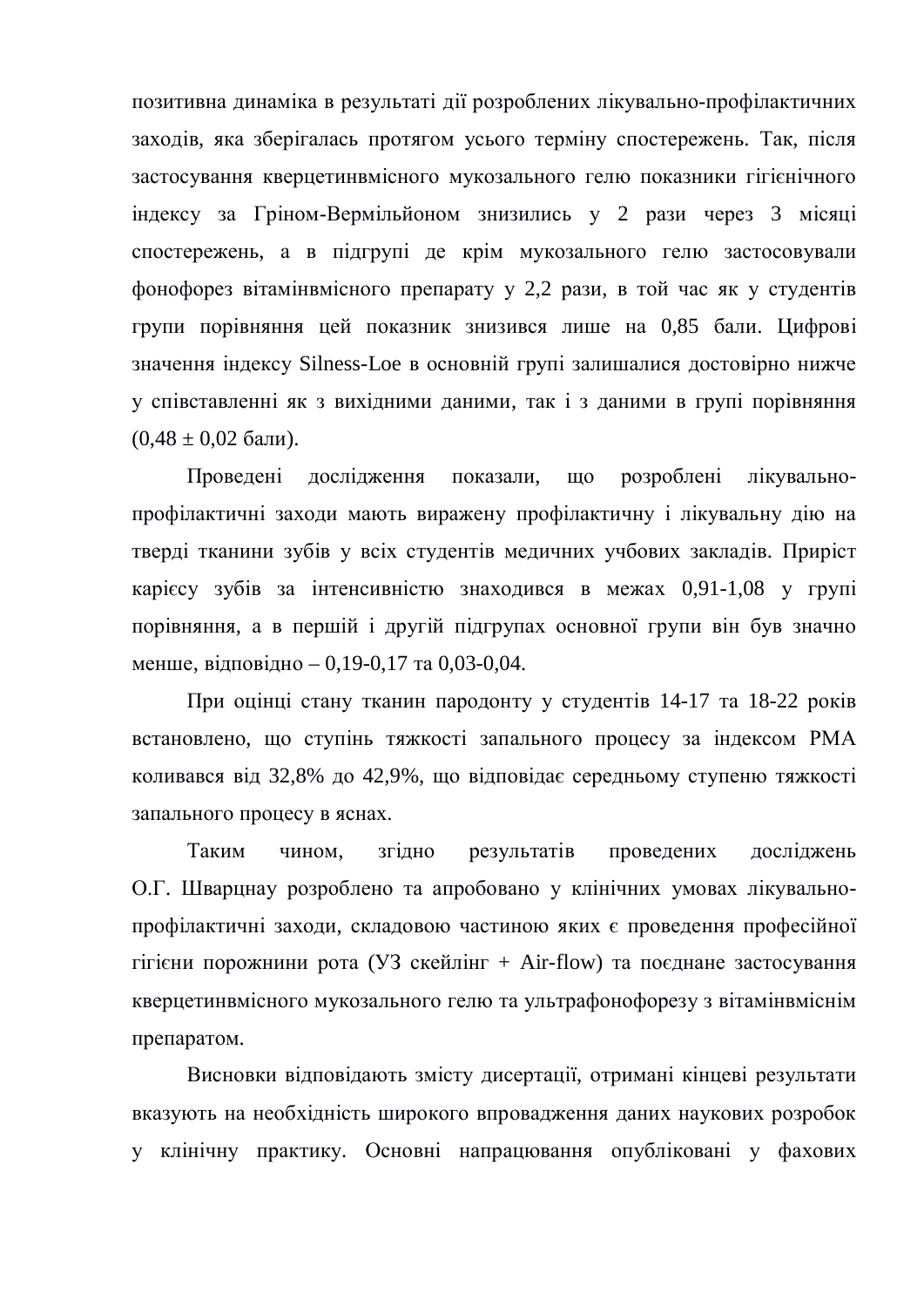виданнях, збірниках наукових праць та оприлюднені на науково-практичних конференціях.

**У розділі** "Аналіз і узагальнення результатів дослідження" О. ГШварцнау викладає обґрунтований підсумок дисертаційної роботи. Проведені лабораторні, ультразвукові та біофізичні методи дослідження в динаміці лікування основних стоматологічних захворювань порожнини рота у студентів медичних навчальних закладів підтвердили результати клінічних досліджень відносно ефективності запропонованих автором засобів, що мають протизапальну, мембраностабілізуюючу, антиоксидантну, імуностимулюючої, пародонтопротекторну дії та дозволяють нормалізувати функціональну активність великих та малих слинних залоз.

Узагальнюючи все вищевикладене, можна зробити висновок, що в дисертаційній роботі отримано нове рішення актуальної наукової задачі терапевтичної стоматології, яке полягало в розробці методів лікувальнопрофілактичних заходів, що включали в себе проведення професійної гігієни порожнини рота, застосування кверцетинвмісного мукозального гелю, ультрафонофорезу з вітамінвмісним препаратом і клініко-лабораторному обґрунтуванні їх застосування у студентів медичних навчальних закладів з каріє сом зубів та хронічним катаральним гінгівітом на тлі дії факторів ризику або без них. Отримані дані сконцентровані, проведено їх аналіз. Необхідно відмітити розроблену дисертантом схему "Лікування та профілактика основних стоматологічних захворювань у студентської молоді" з урахуванням патогенетичної дії лікувальних засобів, що застосовувались.

В якості дискусії хотілось би задати наступні запитання:

1. Які соматичні захворювання були виявленні у студентів, чи має академія профілакторій або стоматологічний кабінет?

2. Які гігієнічні індекси Ви вважаєте найбільш інформативними, та які найменш інформативні?

3. У чому вілмінність лікувально-профілактичних заходів та лікувально-профілактичних комплексів?